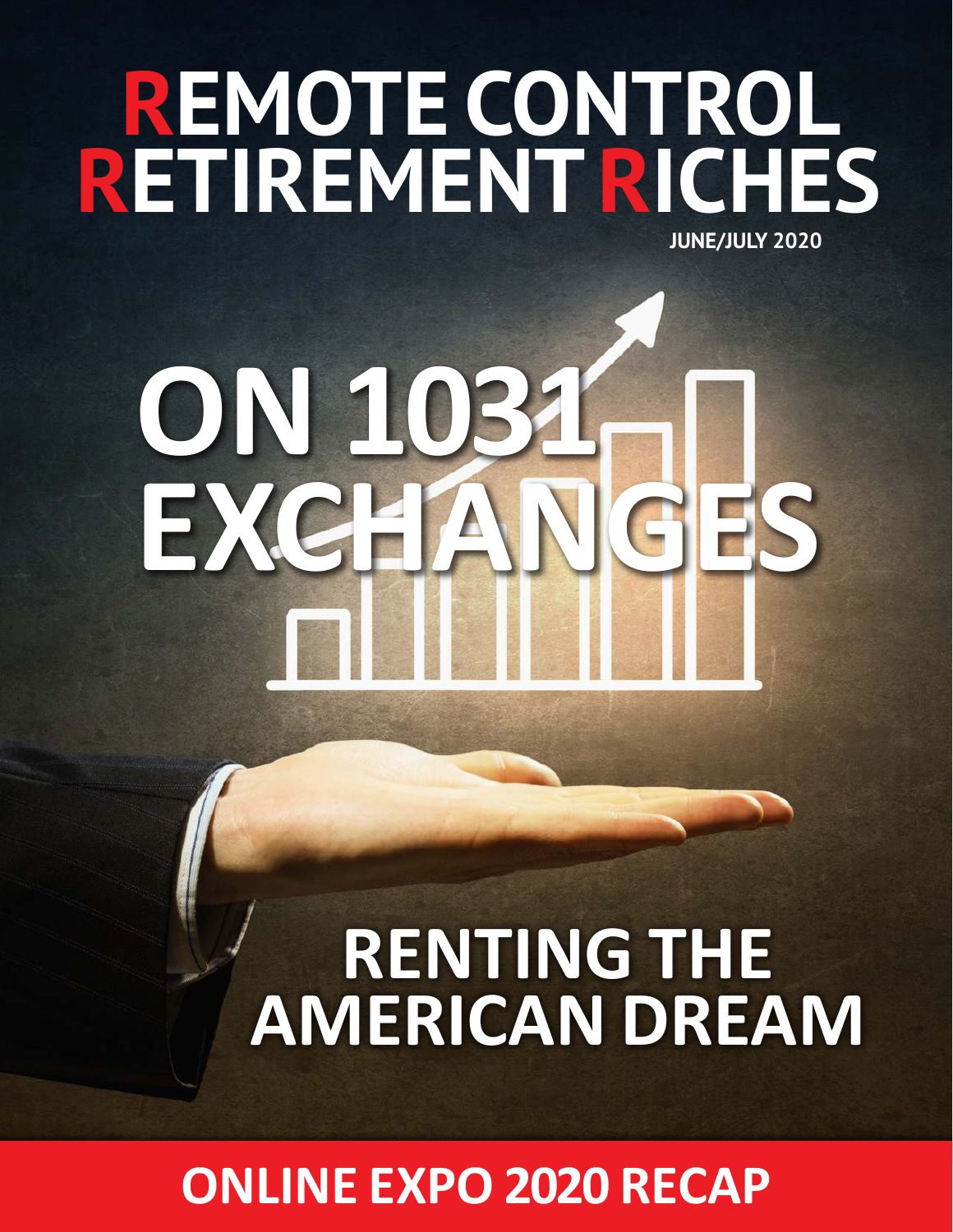## **1-DAY ONLINE EXPO RECAP**

Our 1-Day Expo took place on Saturday May 16th. It was the first time it has been an online event by Zoom. Hundreds attended. Attendees joined from other countries, and other US states. That is one of the benefits of having a Zoom event. However, not being able to meet you in person was not something I preferred. We shortened the day to four hours. It took place between 10AM and 2PM PST. That time frame also worked for people in other countries.

Our market teams presented. I covered the COVID-19 period, and what we are learning as the data comes in. There were many questions, and we tried to answer as many as the time permitted. Our team copied all the texted questions, and we made sure any question was answered in the week or so following the event. Whether or not you were at the event, please feel free to email us questions at any time to info@icgre.com.

Mary Jo Lafaye explained about getting reverse mortgage, with some real life examples. This is always handy to know about, as sometimes people want to build cash reserve or have credit lines, as well as improve cash flow. Joe Merante addressed our credit and how we may want to preserve and protect it in the face of a crisis. Attorney Brett Lytle talked about the correct ways to go about protecting what we have, entity formation, and insurance as the first line of defense.

I summarized the day at the end, and took a significant amount of questions.

For our first large online event, we all found it to be informative and pleasing. Your feedback is welcome. We are looking forward to our next online Zoom event on Saturday, September 12, 2020.







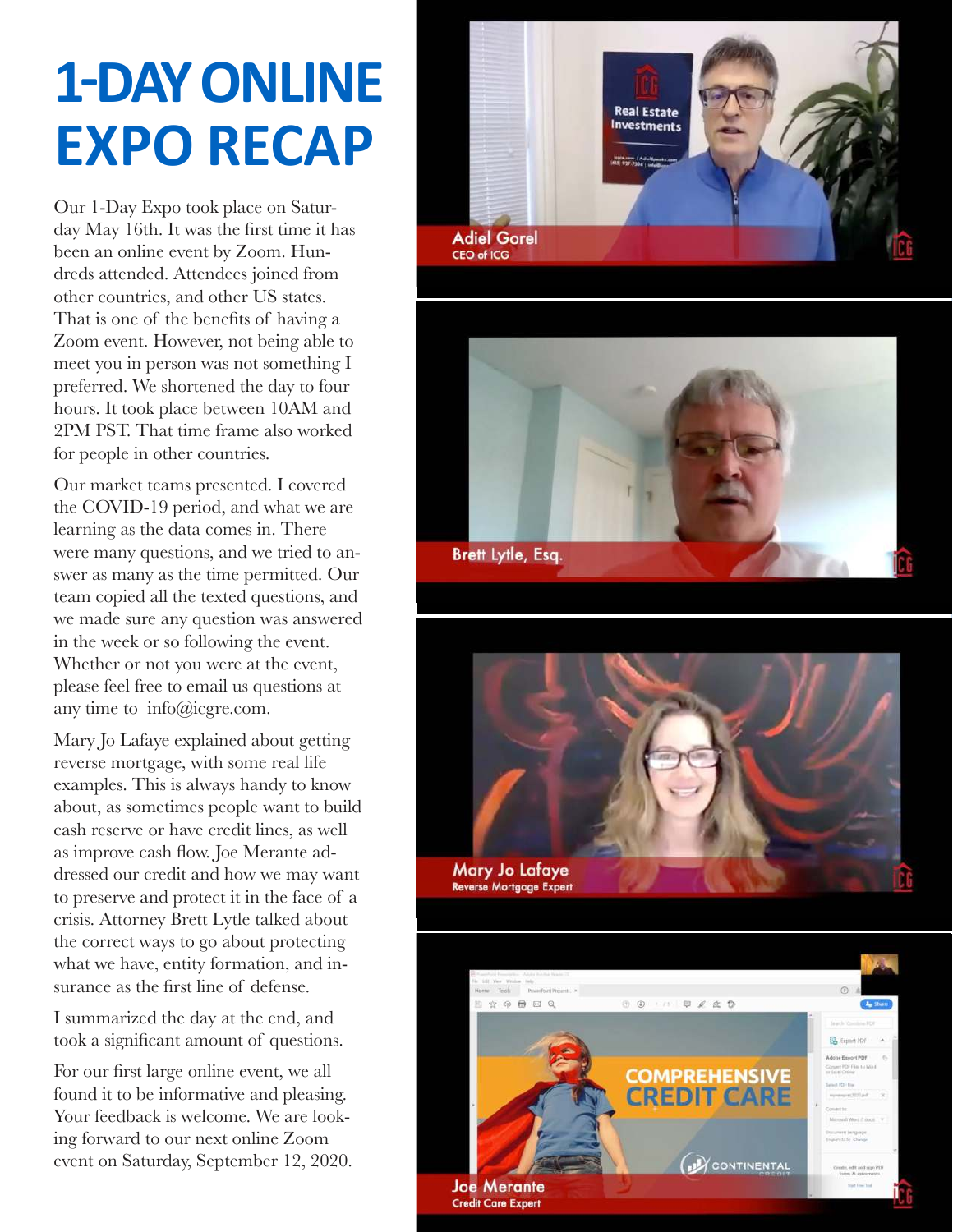## **RENTING THE AMERICAN DREAM**

In an article in the Wall Street Journal from July 11th titled "For Rent: The American Dream", by Ryan Dezember, we get further validation of our concept which has existed for decades: Buy single family homes in the suburbs of large metro areas, and rent them to families with kids. The "new" concept has been discovered by some big business people like B. Wayne Hughes, and companies such as Blackstone. They "discovered" what we have known for decades: Single Family rental homes in affordable markets are desirable, stable, and steady.

One thing the article completely misses, as do these big companies, is the powerful effect of buying these homes as an investor, putting only a down payment (say, 20%), and getting the incredible 30-year FIXED rate loan, which never changes with inflation. In fact they "brag" that the are "cash buyers" and hence can buy faster and easier, missing the entire point of the growth and IRR available t those who buy with a 30-year fixed rate loan.

Of course, when these large companies buy thousands of homes, they couldn't get the FNMA 30-year fixed rate loans even if they wanted. The

need to buy for cash, or get commercial financing, which is a lot worse than the FNMA fixed rate loans given to individuals.

The people who invest in the stocks of these companies (which have been recently touted as "the stars of Wall Street", due to the popularity of single family homes), would be much better off investing instead in their own rental homes, financed with the 30-year fixed-rate loans. Especially during a period when these rates are the lowest ever.

Nevertheless, it's great to be validated by the "big boys", after decades of doing this and seeing how single family home rental investments transform peoples' financial futures.

Some excerpts from the article:

"Americans are giving suburban home rentals a new look as they search for affordable space during an economic downturn"

"an economic downturn, the rising unaffordability of homeownership and a global pandemic push a new generation to suburban home rentals. Home offices, yards and space between neighbors are becoming must haves. Investors who spent the last decade gobbling up these types of houses are emerging as beneficiaries of the Covid-19 era"

"Families with school-age children were the prize. They were likely to stay in houses longer than singles, willing to swallow annual rent increases if it meant not uprooting their children from schools and neighborhood friends."

"Landlording is an ancient business, but leasing thousands of far-flung suburban houses had never been done before". This point is erroneous. We, at ICG, have been doing it well over three decades.

"Mustering a down payment to buy a house is nearly impossible for many of these younger adults, who are buried in student debt."

It's certainly rewarding to read the gushing description of what we have been doing for so long, as an amazing new revelation. It's also heartening to have our tried-and-true concept validated by some of the biggest companies in the investment industry.

We will discuss more during our 1-Day Expo on Saturday September 12th, which will be in the form of a webinar by Zoom.

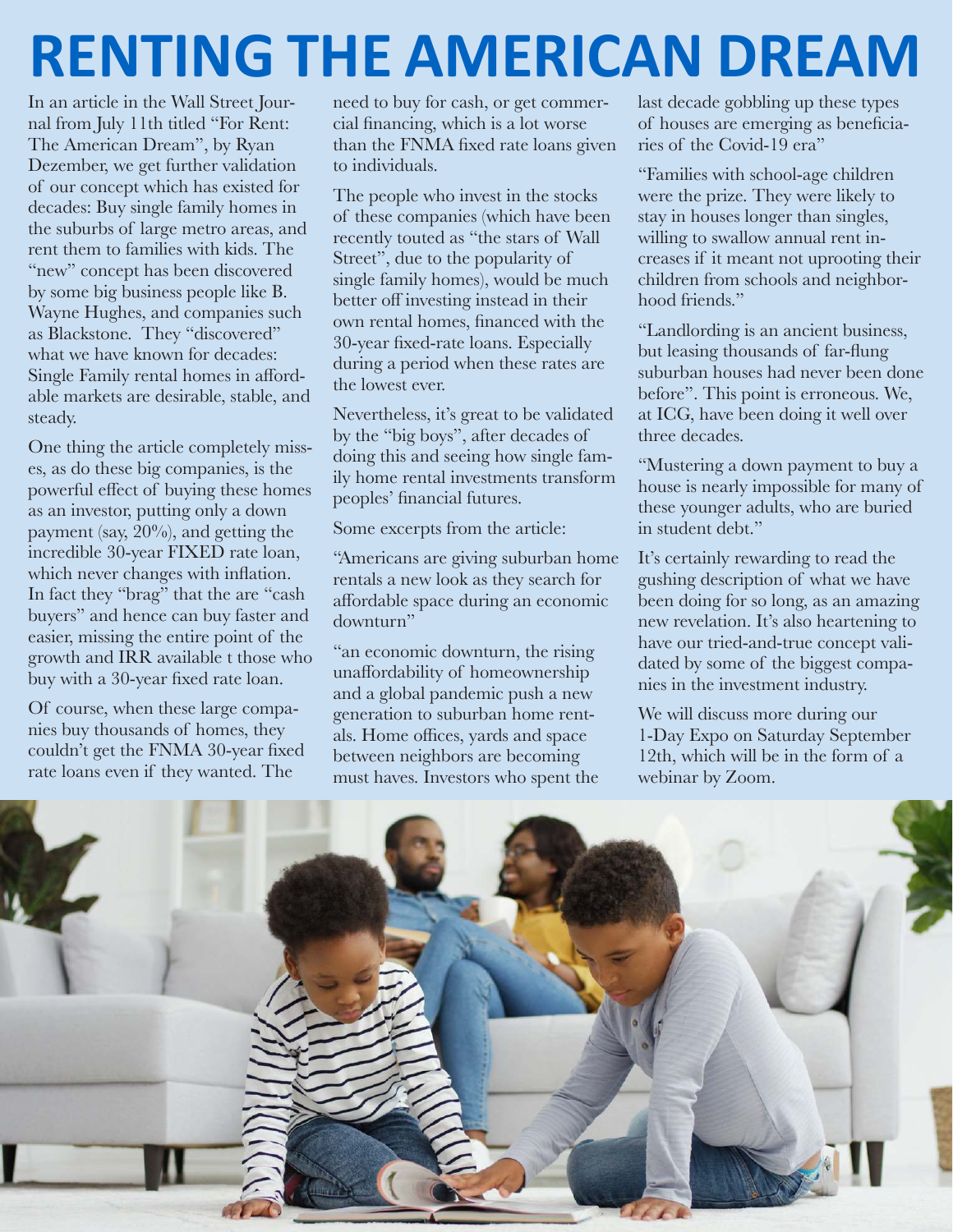## **ON 1031 EXCHANGES**



**WEIMING PENG**

*Asset Exchange Company, Tax Deferred 1031 Exchanges and Reverse Exchanges Explained in Detail.*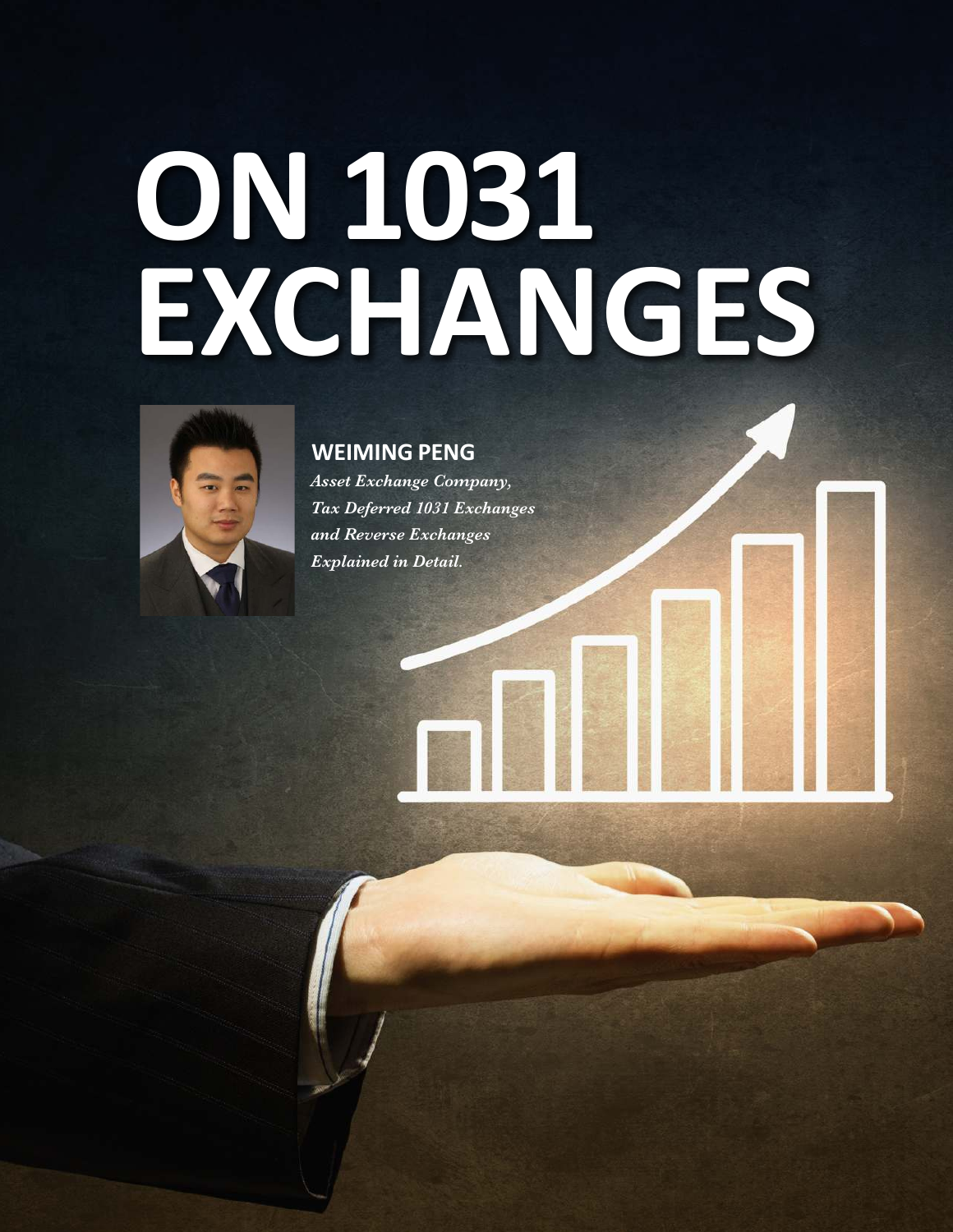#### *For a fully deferred exchange, an Exchanger must reinvest all net equity (cash) and acquire property (of equal or greater value) with the same or greater debt.*

#### **REALIZED GAIN VS. RECOGNIZED GAIN**

Whenever property is sold, it is important to make the distinction between realized gain and recognized gain. Realized gain is defined as the net sale price minus the adjusted tax basis. Recognized gain is the taxable portion of the realized gain. The common objective in a tax deferred exchange is disposing of a property containing significant realized gain and acquiring a "like-kind" replacement property so there is no recognized gain. In order to defer all capital gain taxes, an Exchanger must "balance the exchange" by acquiring replacement property that is the same or greater value as the relinquished property, reinvest all net equity and replace any debt on the relinquished property with debt on the replacement property (although a reduction in debt can be offset with additional cash.)

#### **THE EXCHANGE EQUATION**

The Exchanger can quickly calculate whether there will be recognized gain based on the following principals: Taxable "boot" is defined as non like-kind property the Exchanger may receive as part of an exchange. "Cash boot" is the receipt of cash and "mortgage boot" (also referred to as debt relief) is a reduction in the Exchanger's mortgage liabilities on a replacement property. Generally, capital gain is recognized (and therefore taxable) to the extent there is boot. For a fully deferred exchange, an Exchanger must reinvest all net equity (cash) and acquire property (of equal or greater value) with the same or greater debt. Exchangers are not required to carry another loan. The debt can be replaced with money out of pocket, another loan, or a combination of the two when purchasing the replacement property.

Compare the relinquished property with the replacement property in terms of:

1. Value

- 2. Net Equity (after deducting costs of sale)
- 3. Debt

| Example 1         |           | <b>Relinguished Property Replacement Property</b> |
|-------------------|-----------|---------------------------------------------------|
| VALUE             | \$450,000 | \$600,000                                         |
| <b>NET EQUITY</b> | \$200,000 | \$200,000                                         |
| DEBT              | \$250,000 | \$400,000                                         |

The Exchanger is acquiring property of greater value, reinvesting the entire net equity and increasing the mortgage on the replacement property. Analysis: There is no boot and no recognized gain.

| <b>Example 1</b>  |           | <b>Relinquished Property Replacement Property</b> |
|-------------------|-----------|---------------------------------------------------|
| VALUE             | \$450,000 | \$600,000                                         |
| <b>NET EQUITY</b> | \$200,000 | 5150,000                                          |
| <b>DEBT</b>       | \$250,000 | \$450,000                                         |
|                   |           |                                                   |

The Exchanger keeps \$50,000 of the exchange proceeds, reinvesting only \$150,000 as a down payment on the replacement property. Analysis: There is \$50,000 of "cash boot" which results in recognized (taxable) gain.

| Example 1   | <b>Relinquished Property</b> | <b>Replacement Property</b> |
|-------------|------------------------------|-----------------------------|
| VALUE.      | \$450,000                    | \$350,000                   |
| NET EQUITY  | \$200,000                    | \$200,000                   |
| <b>DFBT</b> | \$250,000                    | \$150,000                   |

The Exchanger acquires property of a lower value and, while reinvesting all equity in the replacement property, acquires less debt in the process. Analysis: The Exchanger has reduced the debt by \$100,000 ("mortgage boot") which results in a recognized (taxable) gain of \$100,000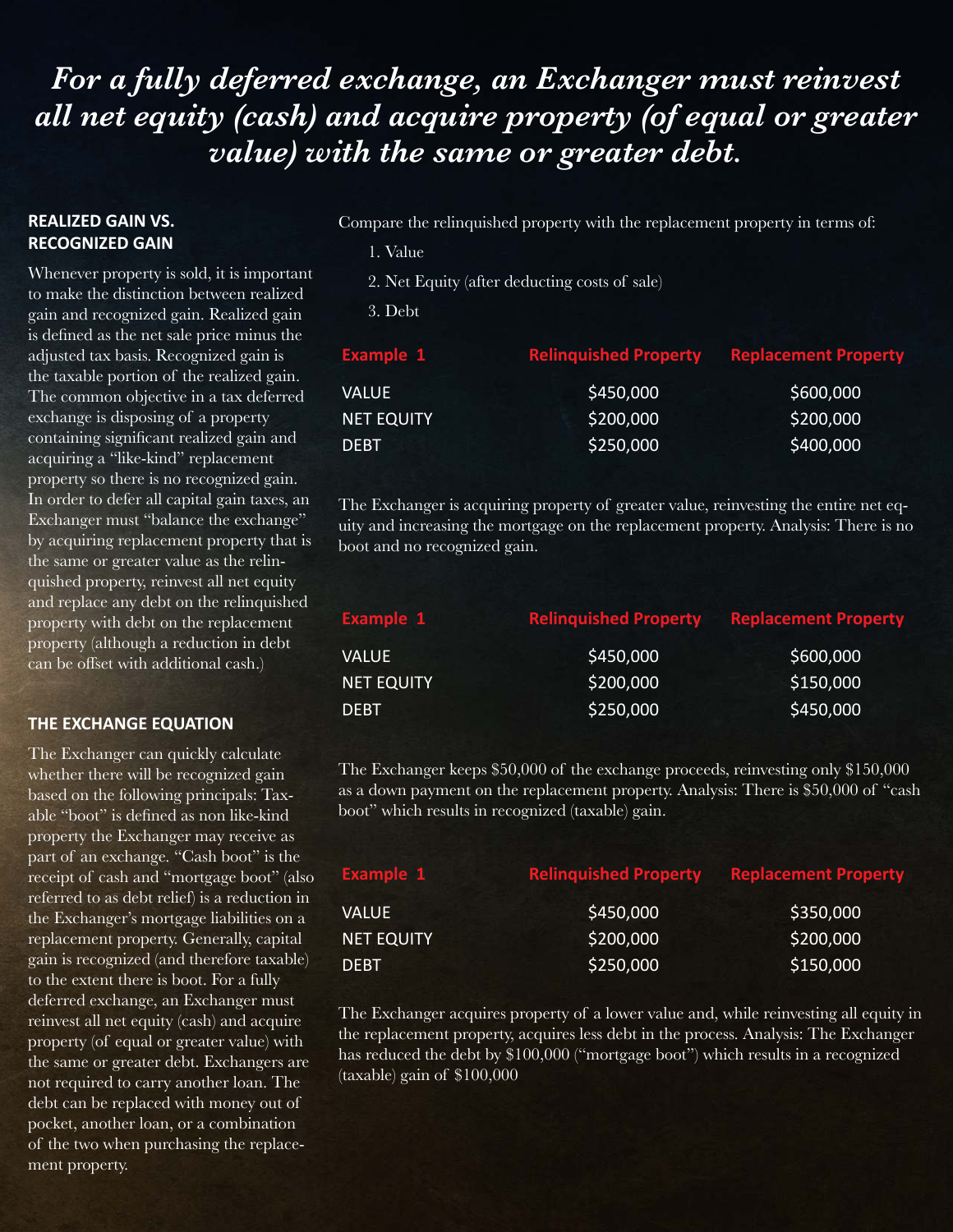

#### **BY JAN WYNNS**

If you are a follower of Adiel's long-term buy and hold real estate investment strategy, you are in luck. With current interest rates at a 50 year low, a wide open window of opportunity has been created just for ICG investors.

Because jobs continue to come into the Triangle Area, we grow, no matter what the rest of the economy is doing. To stimulate the economy, the "Feds" continue to lower interest rates, and the Triangle is enjoying the benefits.

Right now, you can capture a historic 50-year low fixed rate loan for the duration of your ownership, while you wait for rental income and home values to increase. In Johnston County, we are ahead of 2019 in closed sales by 18.9% and down 6% on new listings. With more sales than listings, we will soon have a housing shortage. And, when that happens, values increase. What an opportune time to invest in the Research Triangle Area with a low interest rate and rising values.

(Note: The information below talks about "recovery." The word "recovery" does not apply to our area! Mid-March to early April, we saw a modest decline in activity. But, after that, our market regained steam and has kept going, and we are thriving.)

Here is an article about COVID-19 and how it has made the ResearchTriangle area real estate market even stronger. https://www.newsobserver.com/news/ business/article242699716.html

Forbes lists the Raleigh-Cary MSA in Top 10: Cities Best-Positioned to Recover From Coronavirus

https://www.forbes.com/sites/laurabegleybloom/2020/05/12/ranked-us-cities-coronavirus-recovery/#494986bdde92

As a real estate broker, I am especially thankful to be working in such a robust and resilient area.

### **WSJ: RECORD-LOW MORTGAGE RATES FUEL A JUMP IN HOME SALES**

An article in the Wall Street Journal on Thursday, July 23rd, by Nicole Friedman, validates what we have been observing in the markets we are in.

Here is an excerpt from the article:

"A sluggish U.S. housing market is staging a recovery amid the pandemic, shaking off high unemployment and a rising number of infections as buyers with pent-up demand seize on record-low mortgage rates.

Sales of previously owned homes rose 20.7% in June over the prior month to a seasonally adjusted annual rate of 4.72 million, according to data from the National Association of Realtors released Wednesday, the biggest monthly increase on record going back to 1968. The surge in existing-home sales follows other recent bullish indicators such as rising newhome sales, robust home-builder activity and a flood of mortgage applications. Driving sales are apartment renters seeking more space, young families moving to the suburbs, and wealthy city dwellers looking for second homes, brokers and economists say. At the same time, the supply of houses for sale remains low, with the pandemic making potential sellers cautious about letting people tour their homes. "The housing market is hot, red hot," said Lawrence Yun, chief economist for NAR, an industry trade group. "As we are coming out of the lockdown, we see this backlog of buyers...trying to take advantage of the record-low mortgage rates. "Even with the jump in home sales, monthly activity remains well below levels that were seen before the spring lockdowns. June sales marked an 11.3% decrease from a year earlier. Many potential buyers remain on the sidelines, concerned about job security or the health risks related to visiting homes."

Clearly, it is hard to predict the forward trajectory of the housing markets in many cities. However, so far single family homes have been one of the bright points in the entire economy. Renters seek single family homes for the safe social distancing and a yard, and buyers seek to buy single family homes for the same reason, as well as to take advantage of the lowest-ever interest rates.

This, coupled with the likely inflation expected post-pandemic, due to the trillions of new dollars printed by the US government, can create an attractive combination for investors, who have a 30 year FIXED rate loan at the lowest rate ever, heading into inflation, which keeps eroding the real value of that loan.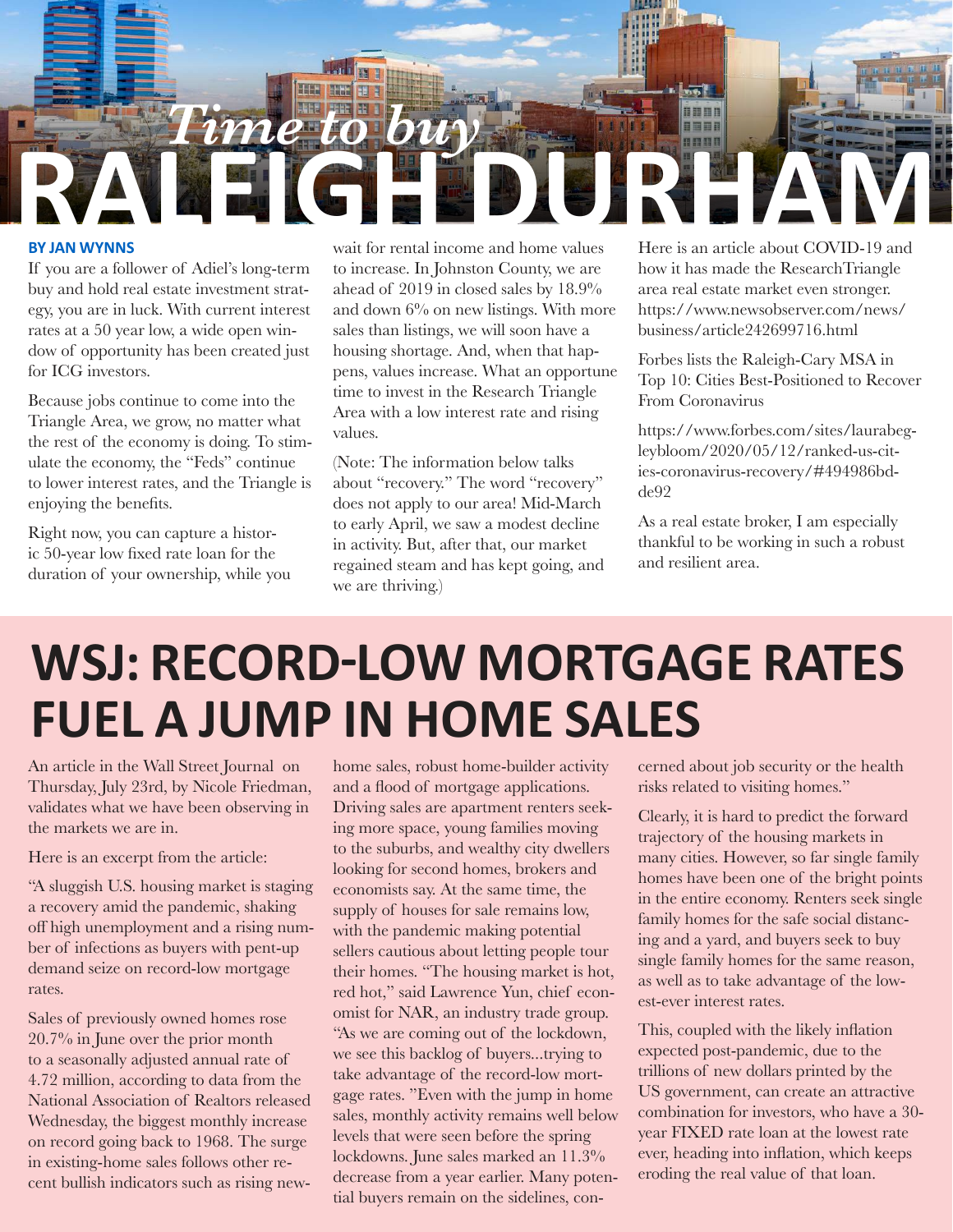## **WHY DON'T TENANTS JUST BUY?**

A classic question I have been getting over the decades is: If the homes we buy are starting at as low as \$150,000 brand new, why are our tenants renting them, when they can simply buy them? Why would anyone rent?

We ask this question, and it seems so logical to us. However, we are already investors, or want to be investors, so our mindset is that of an investor. I, for example, think of the 30-year fixed rate loan as a financial gift.

Many people don't think like investors. They don't think that a mortgage can be a "gift". They look at a mortgage as enslaving debt. Many people are not in an investor's mindset, and they prefer renting for many reasons. One such reason is flexibility, the ability to move and change where they live whenever they want. They look at buying a home as too limiting and something that will force them to stay put and not move.

The Millennials especially, in percentages, have been avid renters. Statistically they don't seem to have the same affinity for buying as previous generation. One reason could be that they experienced the 2008 crash when they were young, and thus they don't necessarily think of buying a home as a safe transaction, or

as the most important purchase they will ever make. Millennials may also subscribe to the "nomad" spirit of flexibility in movement.

Student debt has been a burden on many, and the idea of adding more debt might not be appealing. Yes, for us this 30-year fixed-rate debt is a strong financial tool. For most, it is not something they have been educated on, and it is not how they may look at it.

We, as investors, are already likely "good with money". We are likely working, saving, and have enough for a down payment or several. Many people live in a different financial universe. They may not save much, and they may spend what they earn. Overall, they may not be investment and savings oriented. This is pretty common. A large group of people who live like this, may not have enough cash saved up for a down payment, regardless of how low the down payment may be.

Overall in the US, approximately 35% of the population are renters. That is about 115,000,000 people. The US has always had a large number of tenants relative to other countries.

There could be people who inherently are only interested in renting, such as a

visiting professor, or an engineer or other professional who was sent to a branch of the company in another city for a couple of year. These people, by definition, seek to be renters.

Overall, there are multiple reasons as to why people choose to be renters, whether they can afford to buy or not.

We don't lack for renters at any time (I have been doing this for 37 years now). Currently, as I have discussed before, we have been getting steady reports that people specifically seek to rent out single family homes, since these give then adequate social distancing, as well as a yard to roam in the case of further lock-downs. Paradoxically, it seems that renters for our single family homes have become more abundant due to the pandemic. Nevertheless, even after the pandemic subsides, the reasons given in this article, as well as historic experience, show us that tenants are quite likely not to be scarce in large metropolitan areas in the Sun Belt states.

We will discuss this issue, among others, at our next Expo, on Saturday, September 12th, via Zoom. Everyone is invited to register for free (either on our website: icgre.com/events, or by emailing us at info@icgre.com).

### Retirement Riches Testimonials

I've used Adiel Gorel's group for the purchase of 6 single family dwellings in the past. I have had only good experiences with them—they find very good realtors who know their markets (and understand what investors are looking for) and they line property management companies up for you.

I would say that if you are looking for a "hands-off approach" to buy and hold RE investing, his group is a very good resource. **— STEPHEN R.** 

Adiel was the "guru" who was my inspiration for buying my first rental investment, which I got through his company. I have subsequently bought others elsewhere, but none went as smoothly as it did with his outfit. I have on occasion turned to him for advice on properties that he had nothing to do with, and he couldn't have been more helpful. I have dealt with many other real estate "experts" since--Adiel remains my favorite. He walks the talk. For any who want to get into real estate investment but want solid assistance, I can't recommend anyone higher. **— WADE H.**

I have attended two ICGRE Expo's and done a couple of market tours. I have purchased 2 properties and am in contract on two more with realtors I met through Adiel. I don't think I would have taken the big step to buy my first property if it wasn't for him. **— DENISE L.**